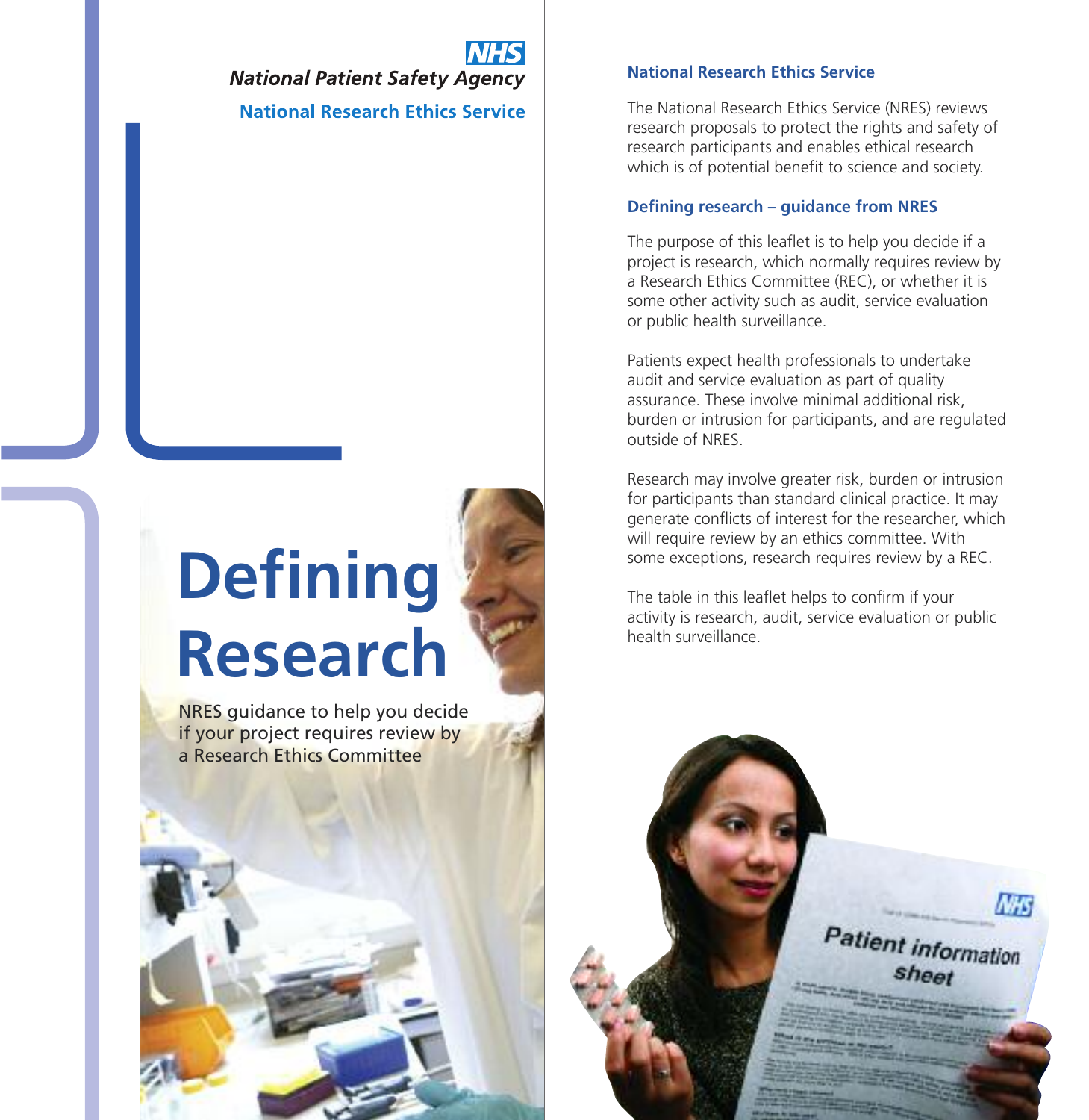# **When is an NHS REC review required?**

Review by an NHS REC is required for research within the scope of the UK Health Departments' Governance Arrangements for Research Ethics Committees available at

**www.dh.gov.uk/en/Publicationsandstatistics/ Publications/DH\_4005727**

In addition, some legislation, such as the Clinical Trials Regulations, Human Tissue Act and Mental Capacity Act, requires ethical approval from an appropriately recognised REC whether or not the research takes place within the NHS.

Guidance on whether research requires ethical review under either the law or the policy of the UK Health Departments' can be found on the NRES website at **www.nres.npsa.nhs.uk/applications/apply**

If your project will be taking place within the NHS, your local research and development (R&D) office will be able to advise on whether the project is research and requires management within the Research Governance Framework for Health and Social Care. They will also confirm if ethical review by a REC is required, and advise on local governance procedures for other types of project such as audit or service evaluation.

If you remain uncertain after reading this leaflet, you should approach your R&D office for advice in the first instance. If further clarification is then required, the R&D office can obtain this from the chair of a REC or the NRES queries line.

### **queries@nres.npsa.nhs.uk**



# **Key discriminants are:**

## **1. Intent**

The primary aim of research is to derive generalizable new knowledge, whereas the aim of audit and service evaluation projects is to measure standards of care. Research is to find out what you should be doing; audit is to find out if you are doing planned activity and assesses whether it is working.

Some projects may have more than one intent, in which case a judgement will need to be made on the primary aim of the project.

# **2. Treatment/service**

Neither audit nor service evaluation uses an intervention without a firm basis of support in the clinical or health community.

# **3. Allocation**

Neither audit nor service evaluation allocate treatment or service by protocol. It is a joint decision by the clinician and patient.

### **4. Randomisation**

If randomisation is used, it is research.

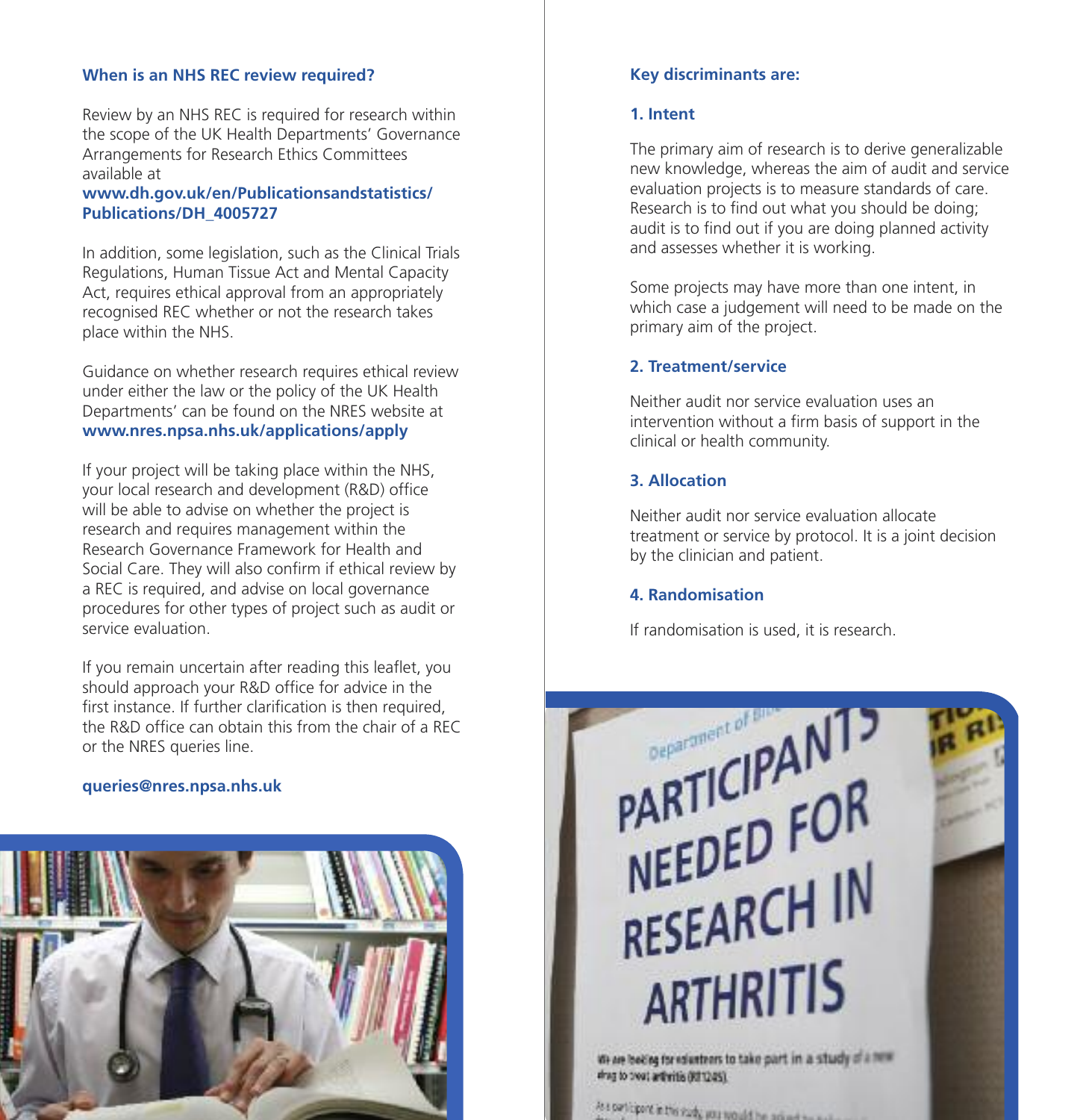**Differentiating clinical audit, service evaluation, research and usual practice/surveillance work in public health**

| <b>RESEARCH</b>                                                                                                                                                                                                                    | <b>SERVICE</b><br><b>EVALUATION*</b>                                                                                                                                                          | <b>CLINICAL AUDIT</b>                                                                                                                                                                         | <b>SURVEILLANCE</b>                                                                                                    | <b>USUAL PRACTICE</b><br>(in public health)                                                                                  |
|------------------------------------------------------------------------------------------------------------------------------------------------------------------------------------------------------------------------------------|-----------------------------------------------------------------------------------------------------------------------------------------------------------------------------------------------|-----------------------------------------------------------------------------------------------------------------------------------------------------------------------------------------------|------------------------------------------------------------------------------------------------------------------------|------------------------------------------------------------------------------------------------------------------------------|
| The attempt to derive generalizable new knowledge<br>including studies that aim to generate hypotheses as<br>well as studies that aim to test them.                                                                                | <b>Designed and conducted</b><br>solely to define or judge<br>current care.                                                                                                                   | Designed and conducted<br>to produce information to<br>inform delivery of best<br>care.                                                                                                       | Designed to manage<br>outbreak and help the<br>public by identifying and<br>understanding risks<br>associated.         | <b>Designed to investigate</b><br>outbreak or incident to<br>help in disease control<br>and prevention.                      |
| Quantitative research - designed to test a hypothesis.<br>Qualitative research - identifies/explores themes<br>following established methodology.                                                                                  | Designed to answer:<br>"What standard does this<br>service achieve?"                                                                                                                          | Designed to answer:<br>"Does this service reach a<br>predetermined<br>standard?"                                                                                                              | Designed to answer:<br>"What is the cause of this<br>outbreak?"                                                        | <b>Designed to answer:</b><br>"What is the cause of this<br>outbreak?" and treat.                                            |
| Addresses clearly defined questions, aims and<br>objectives.                                                                                                                                                                       | <b>Measures current service</b><br>without reference to a<br>standard.                                                                                                                        | Measures against a<br>standard.                                                                                                                                                               | Systematic, statistical<br>methods to allow timely<br>public health action.                                            | Systematic, statistical<br>methods may be used.                                                                              |
| Quantitative research - may involve evaluating or<br>comparing interventions, particularly new ones.<br>Qualitative research - usually involves studying how<br>interventions and relationships are experienced.                   | Involves an intervention<br>in use only. The choice of<br>treatment is that of the<br>clinician and patient<br>according to guidance,<br>professional standards<br>and/or patient preference. | Involves an intervention<br>in use only. The choice of<br>treatment is that of the<br>clinician and patient<br>according to guidance,<br>professional standards<br>and/or patient preference. | May involve collecting<br>personal data and<br>samples with the intent<br>to manage the incident.                      | Any choice of treatment<br>is based on clinical best<br>evidence or professional<br>consensus.                               |
| Usually involves collecting data that are additional to<br>those for routine care but may include data collected<br>routinely. May involve treatments, samples or<br>investigations additional to routine care.                    | <b>Usually involves analysis</b><br>of existing data but may<br>include administration of<br>interview or<br>questionnaire.                                                                   | <b>Usually involves analysis</b><br>of existing data but may<br>include administration of<br>simple interview or<br>questionnaire.                                                            | May involve analysis of<br>existing data or<br>administration of<br>interview or<br>questionnaire to those<br>exposed. | May involve<br>administration of<br>interview or<br>questionnaire to those<br>exposed.                                       |
| Quantitative research - study design may involve<br>allocating patients to intervention groups.<br>Qualitative research - uses a clearly defined sampling<br>framework underpinned by conceptual or theoretical<br>justifications. | No allocation to<br>intervention: the health<br>professional and patient<br>have chosen intervention<br>before service evaluation.                                                            | No allocation to<br>intervention: the health<br>professional and patient<br>have chosen intervention<br>before audit.                                                                         | Does not involve an<br>intervention.                                                                                   | May involve allocation to<br>control group to assess<br>risk and identify source of<br>incident but treatment<br>unaffected. |
| May involve randomisation.                                                                                                                                                                                                         | No randomisation.                                                                                                                                                                             | No randomisation.                                                                                                                                                                             | No randomisation.                                                                                                      | May involve<br>randomisation but not for<br>treatment.                                                                       |
| Normally requires REC review. Refer to<br>www.nres.npsa.nhs.uk/applications/apply/<br>for more information.                                                                                                                        | Does not require<br><b>REC</b> review.                                                                                                                                                        | Does not require<br><b>REC</b> review.                                                                                                                                                        | Does not require<br><b>REC</b> review.                                                                                 | Does not require<br><b>REC</b> review.                                                                                       |

**\* Service development and quality improvement may fall into this category.**